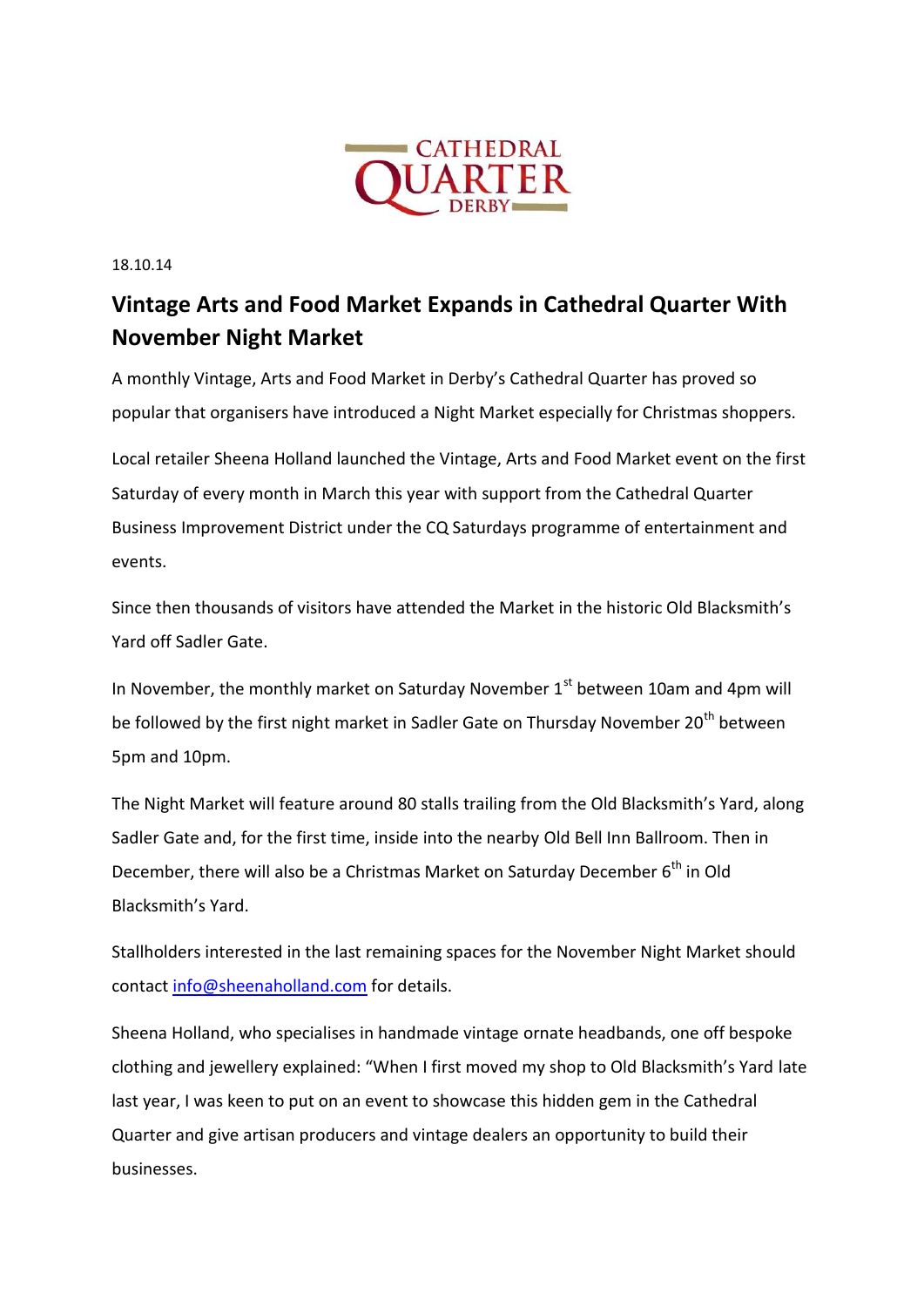"The Vintage, Arts and Food Markets have been growing in size since then and have drawn thousands of people to the area. At last month's event alone there were 4,000 people through the gates. The markets have played an important role in putting this area back on the map and now all the shops are let in and around the Yard.

"The monthly markets now feature wooden barrow stalls along Sadler Gate and we are excited about expanding even further for the month of November with an indoor area for the market at the Old Bell Hotel which is a stunning feature in Sadler Gate.

"The night market will be an exciting new event and we have had a lot of support from local cafes, restaurants and retailers who are planning to open late on November 20<sup>th</sup> as well as live music and street theatre to add to the atmosphere.

"The additional space means that we will be able to accommodate more fledgling businesses who are keen to showcase their wares and have an option for an indoor stall so we are looking forward to welcoming even more artisan food producers, vintage dealers and arts people to the Market in the important run up to Christmas."

Paul Hurst owns the Old Bell Hotel and is vice chair of the Cathedral Quarter Management Group, which drives forward activities under the area's Business Improvement District status.

He added said: "Sadler Gate and the hidden gem of Old Blacksmiths Yard are iconic parts of the Cathedral Quarter and the Vintage, Arts and Food Market has been an important catalyst in the regeneration of this area.

"It has provided something totally different for visitors and has been a real pull for visitors who have seen this part of the Cathedral Quarter in a new light.

"I am delighted that the Old Bell Hotel will now be part of this exciting event and give more people the opportunity to come and see the restoration that is underway at this iconic building."

For more information about all the events in the Cathedral Quarter, please visit www.derbycathedralquarter.co.uk; like the Facebook page cathedralquarterderby and follow on Twitter @DerbyCQ, trending #CQXmas